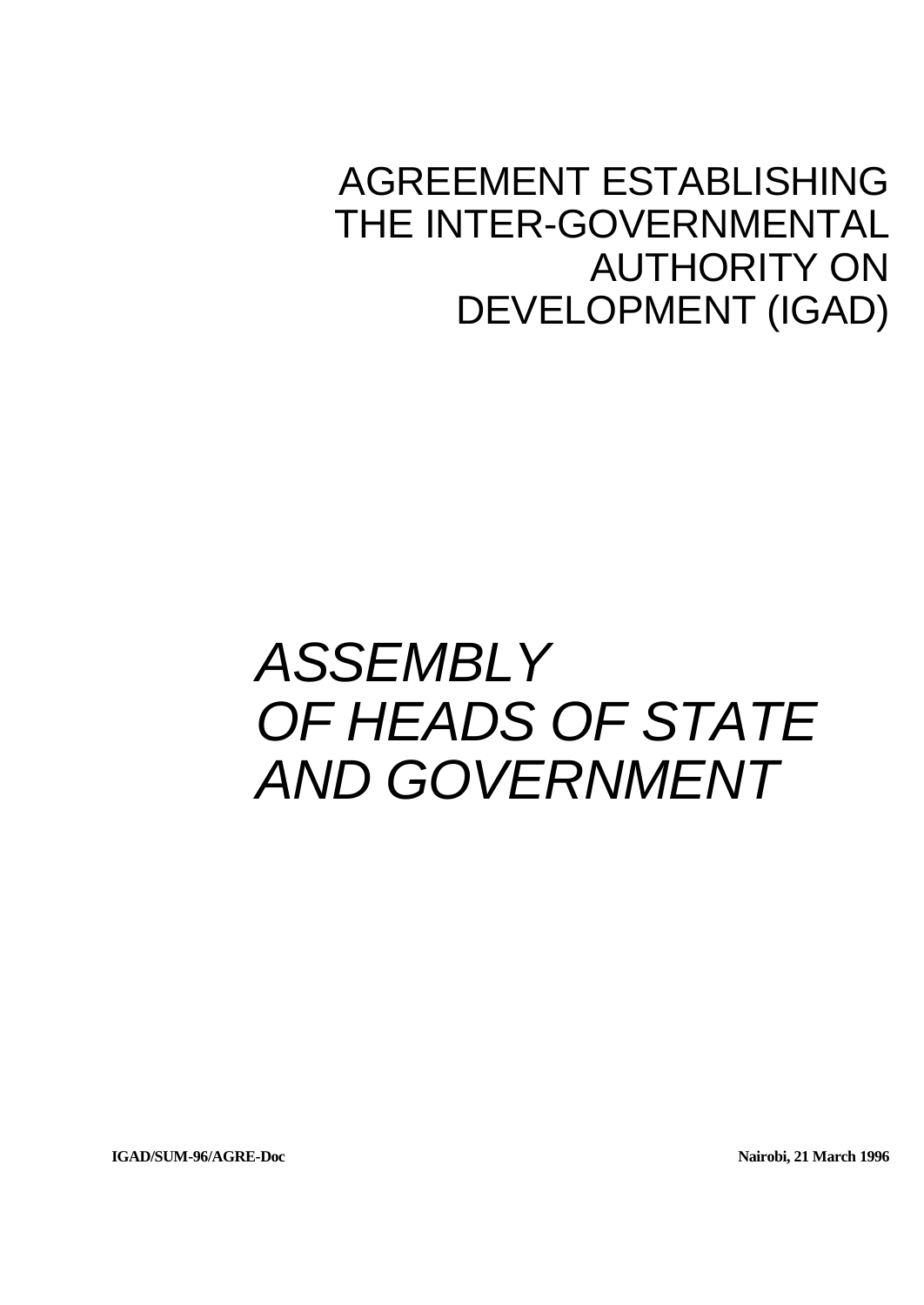#### **INTRODUCTION**

The Intergovernmental Authority on Development (IGAD) superseded the Intergovernmental Authority on Drought and Development (IGADD) established in 1986 by the then drought afflicted six Eastern African countries of Djibouti, Ethiopia, Kenya, Somalia, Sudan and Uganda. The State of Eritrea was admitted as the seventh member of the Authority at the 4th Summit of Heads of State and Government in Addis Ababa, September 1993.

Although IGADD was originally conceived to coordinate the efforts of member states to combat drought and desertification, it became increasingly apparent that the Authority provided a regular forum where leaders of the Eastern African countries were able to tackle other political and socioeconomic issues in a regional context. Realising this the Heads of State and Government of Djibouti, Eritrea, Ethiopia, Kenya, Sudan and Uganda, at an extra- ordinary Summit on 18 April 1995, resolved to expand the mandate of IGADD and made a declaration to revitalise IGADD and expand cooperation among member states. The revitalised IGADD was renamed the Intergovernmental Authority on Development (IGAD).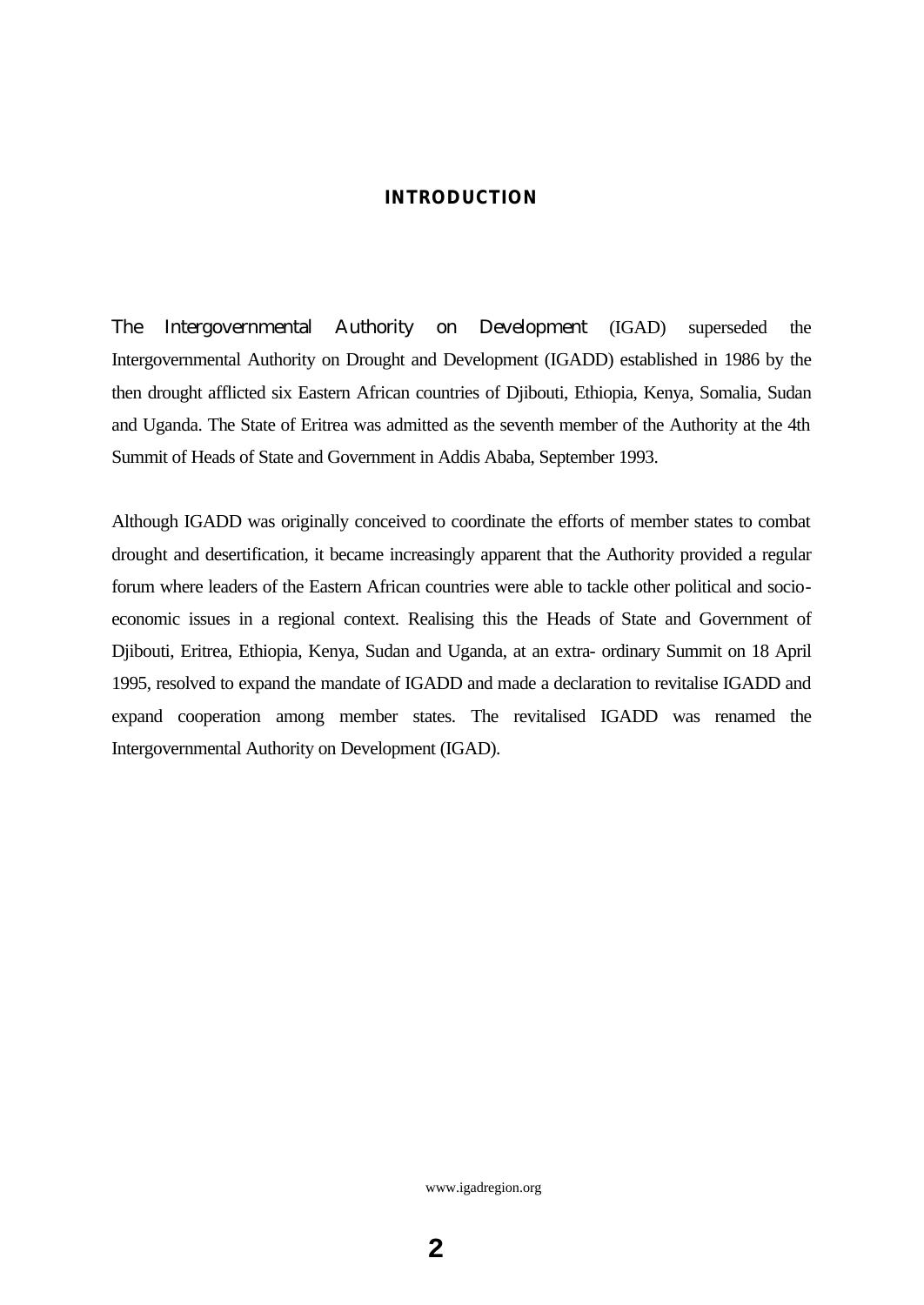## **Agreement Establishing the Inter-Governmental Authority on Development (IGAD)**

The Republic of Djibouti The State of Eritrea The Federal Democratic Republic of Ethiopia The Republic of Kenya The Republic of Somalia The Republic of Sudan The Republic of Uganda

**Considering** the well established ties of brotherhood and fruitful co-operation existing among our peoples and governments;

**Cognizant** of the wide ranging similarities of present and future challenges and interdependence of our countries as well as the extensive complementarities of our natural resource endowments;

**Convinced** that Africa's ability to meet the challenges for promoting sustained economic growth, its ability to interact and compete in the global economy on behalf of its inhabitants will depend on collective self reliance and on its determination and ability in pooling its considerable natural endowments and human resources through appropriate, sustainable and practical arrangements for co-operation as stipulated in the Treaty Establishing the African Economic Community;

**Recalling** further the spirit, principles and objectives of the Treaty Establishing the Common Market for Eastern and Southern Africa **(COMESA);**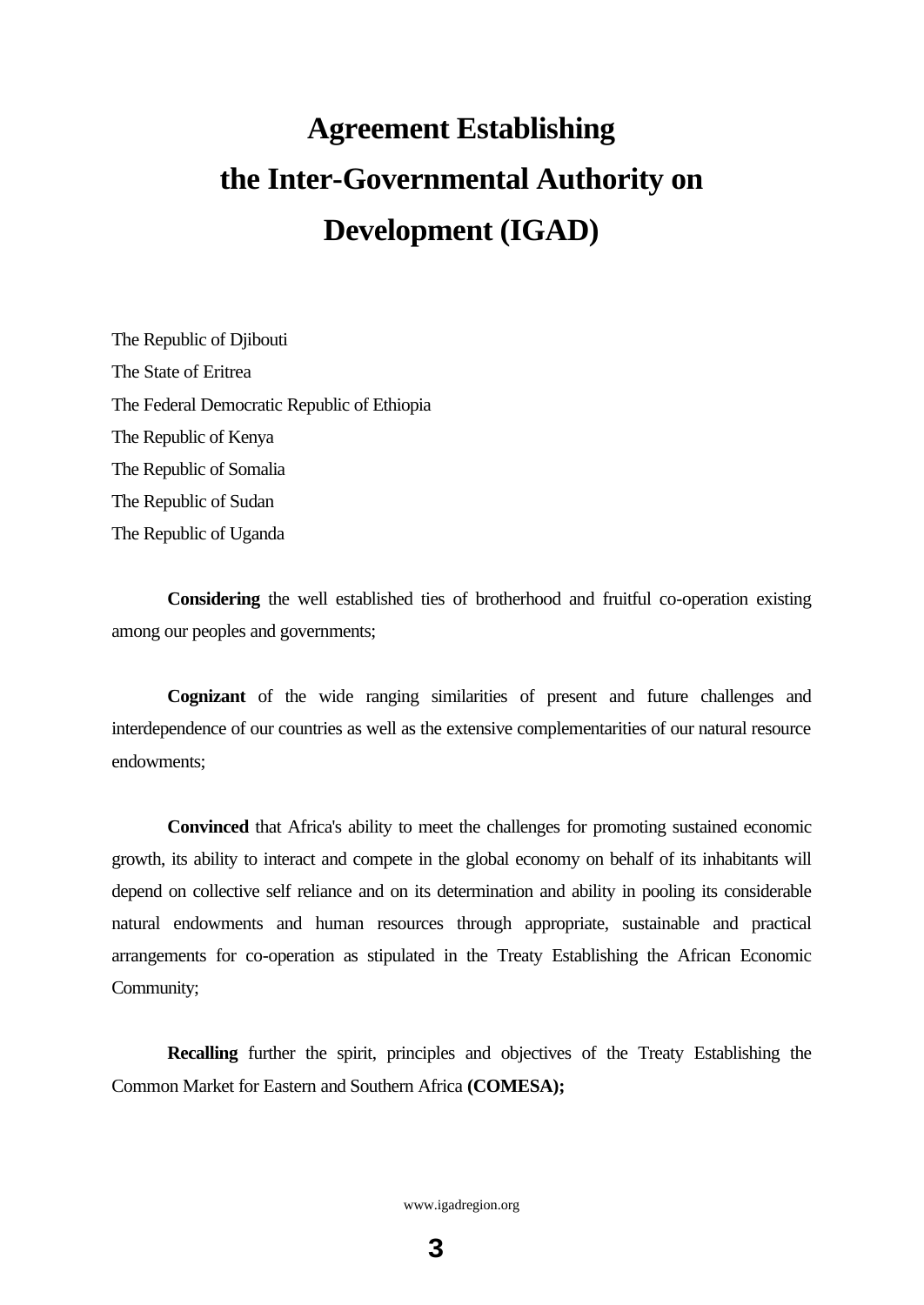**Mindful** of our responsibility to guarantee the economic security and development of our peoples in order to minimize the vulnerability of our States;

**Confident** that the development of economic cooperation and integration between the countries of the region will contribute to the achievement of the purposes set forth in the Charters of both the OAU and the United Nations;

**Resolved** to pursue comprehensive cooperation on the basis of equality and mutual benefit with the view to achieving economic integration;

**Convinced** of the need for concerted efforts to combat drought and other natural or manmade disasters;

**Inspired** by the noble purpose of promoting peace, security and stability, and eliminating the sources of conflict as well as preventing and resolving conflicts in the sub-region;

**Recalling** our Declaration of 18 April 1995 in Addis Ababa, Ethiopia on the vital need for a more expanded cooperation among our countries within the framework of an expanded and revitalised IGADD;

hereby agree on the following:

## **Article 1 Definition of Terms**

"Agreement" means the Agreement establishing the Inter-Governmental Authority on Development **(IGAD).**

"Principal Agreement" Means the Agreement establishing the Inter-Governmental Authority on Drought and Development in Eastern Africa **(IGADD).**

"Council" means the Council of Ministers established under Article 8 of the Agreement.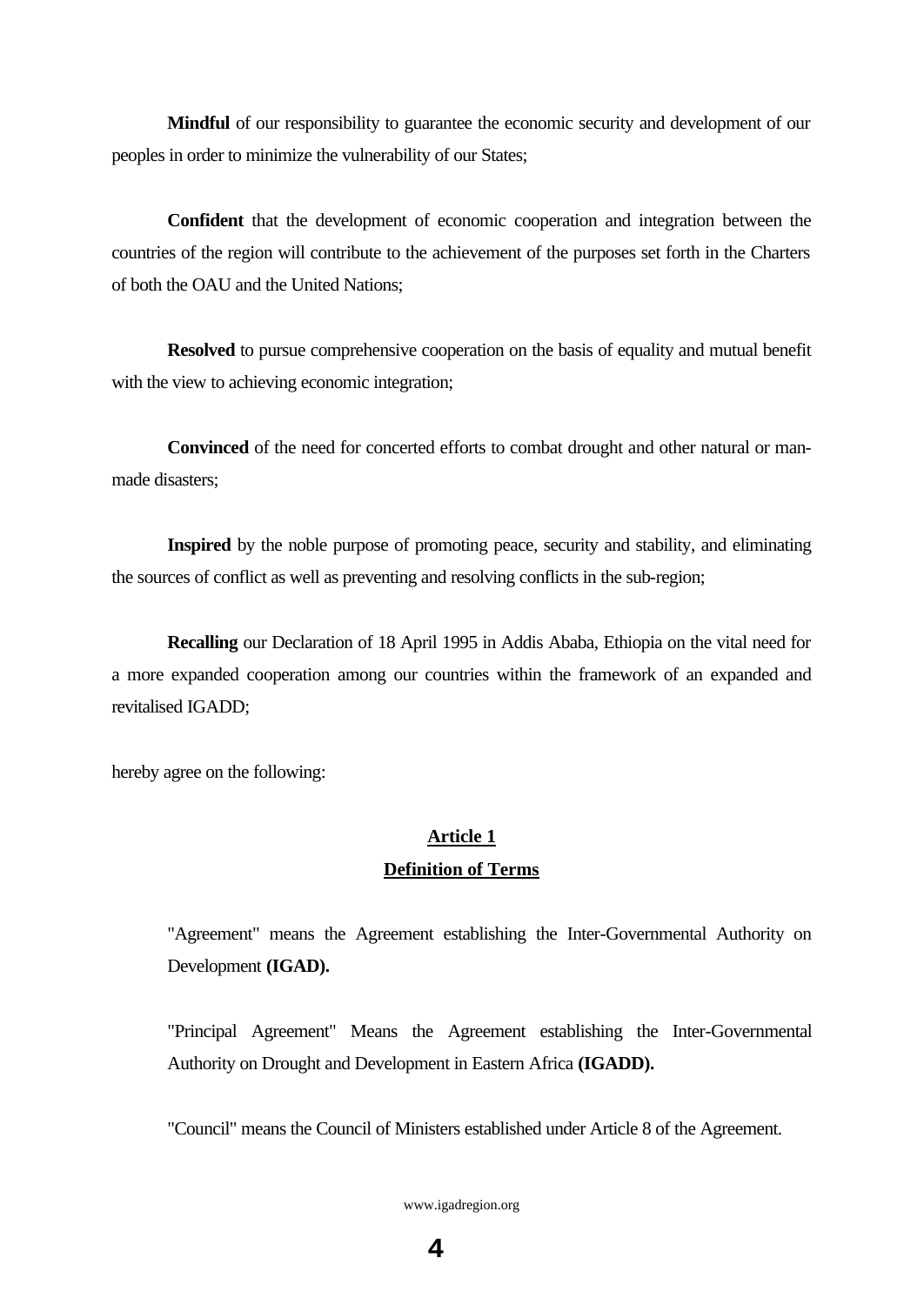"Committee" means the Committee of Ambassadors established under Article 8 of the Agreement.

"Assembly" means the Assembly of Heads of State and Government of the Authority established under Article 8 of the Agreement.

"Member State" means a member of the Authority

"Executive Secretary" means the Chief Executive officer of the Authority established under Article 13 of the Agreement.

"Protocol" means an instrument of implementation of the Agreement, having the same legal force as this Agreement.

## **Article 1A Establishment and Legal Status**

- a) An Inter-Governmental Authority on Development **(IGAD)** hereinafter referred to as the **"**Authority**"** is hereby established.
- b) Membership shall be open only to African States in the sub-region which subscribe to the principles, aims and objectives enshrined in the Agreement.
- c) New members shall be admitted by a unanimous decision of the Assembly.
- d) Application for membership shall be made by means of an official written request to the Assembly.

#### **Article 2**

#### **The Headquarters of the Authority shall be located at Djibouti in the Republic of Djibouti.**

#### **Article 2A**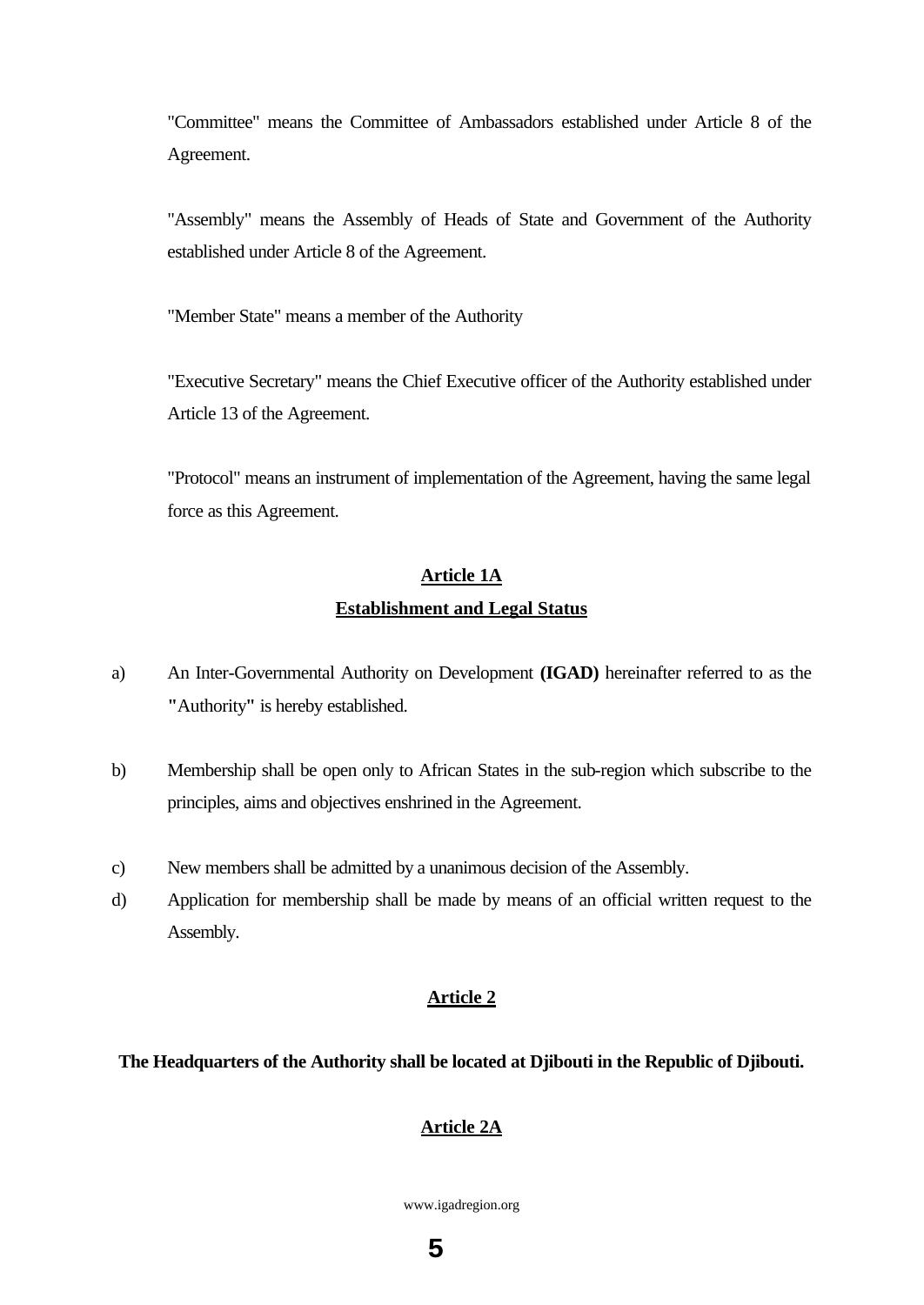The Assembly may establish and locate any institution of the Authority in any Member State based on functional considerations and equitable distribution of activities of the Authority in the Member **States** 

#### **Article 3**

**The Authority shall have the capacity of a legal person to perform any legal act appropriate to its purpose, in accordance with the provisions of the present Agreement. In particular, it shall have the capacity (a) to contract (b) to acquire and dispose of immovable and movable property and (c) to institute legal proceedings.** The Authority shall, in the exercise of its legal personality, be represented by the Executive Secretary.

#### **Article 4**

**The Authority shall negotiate a Headquarters' agreement with the Host State.**

#### **Article 5**

**The Host Government shall accord the Authority and its personnel the necessary privileges and immunities to facilitate its activities.** These privileges and immunities shall not be lesser than those accorded to other regional or international organizations of comparable status.

#### **Article 6**

**The Member States agree to extend to the Authority and its personnel such privileges and immunities as may be necessary for carrying out their tasks within their respective national territories** and as are accorded to personnel of other regional or international organisations on mission.

## **Article 6A Principles**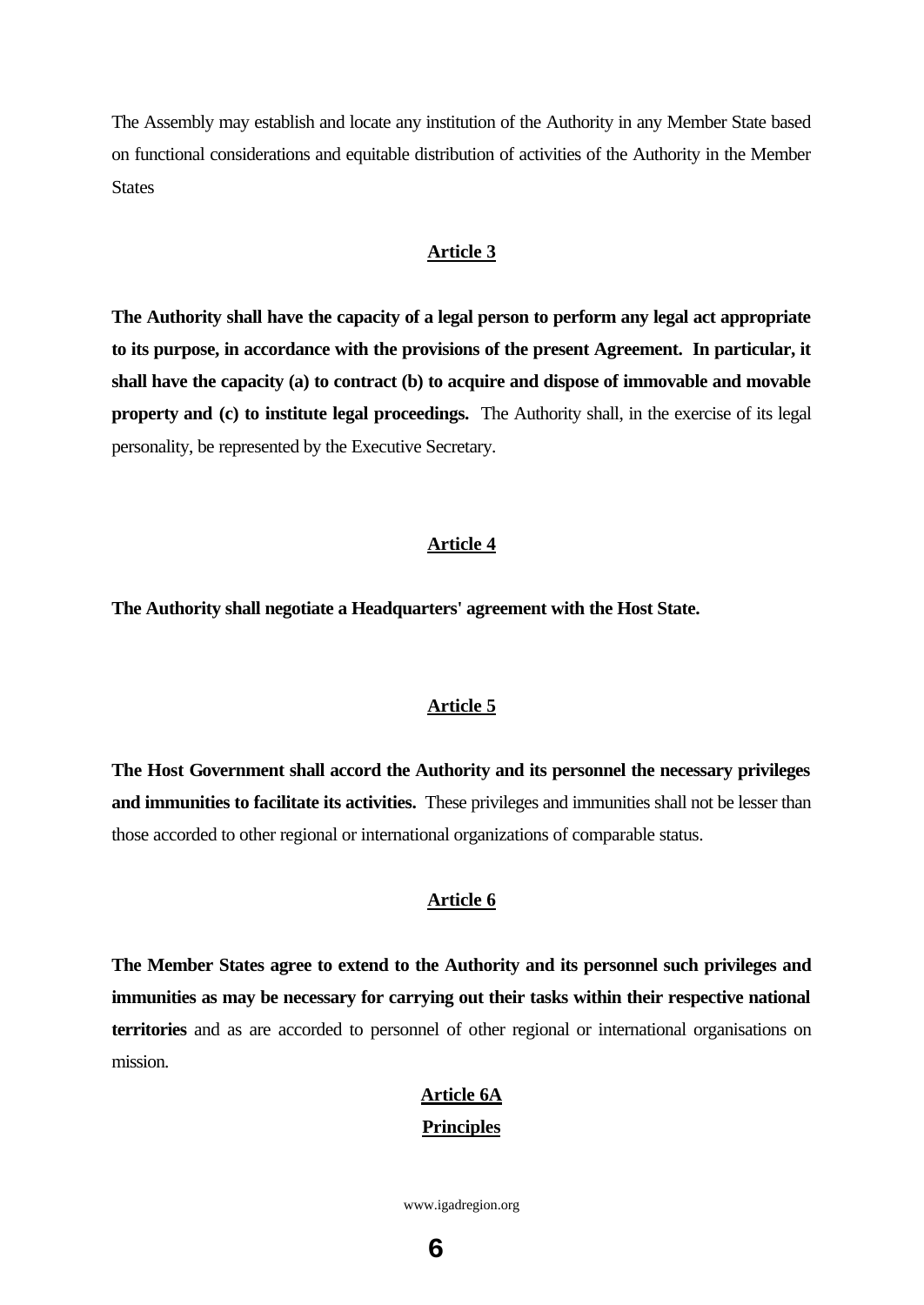The Member States solemnly reaffirm their commitment to the following principles:

- a) The sovereign equality of all Member States;
- b) Non-interference in the internal affairs of Member States;
- c) The peaceful settlement of inter- and intra-State conflicts through dialogue;
- d) Maintenance of regional peace, stability and security;
- e) Mutual and equitable sharing of benefits accruing from cooperation under this Agreement;
- f) Recognition, promotion and protection of human and people's rights in accordance with the provisions of the African Charter on Human and People's Rights.

## **Article 7 Aims and Objectives**

The Aims and Objectives of the Authority shall be to:

- a) Promote joint development strategies and gradually harmonize macro-economic policies and programmes in the social, technological and scientific fields;
- b) Harmonize policies with regard to trade, customs, transport, communications, agriculture, and natural resources, and promote free movement of goods, services, and people and the establishment of residence;
- c) Create an enabling environment for foreign, cross-border and domestic trade and investment;
- d) Achieve regional food security and encourage and assist efforts of Member States to collectively combat drought and other natural and man-made disasters and their consequences;
- e) Initiate and promote programmes and projects for sustainable development of natural resources and environment protection;
- f) Develop and improve a coordinated and complementary infrastructure, particularly in the areas of transport and energy;
- g) Promote peace and stability in the sub-region and create mechanisms within the sub-region for the prevention, management and resolution of inter and intra-State conflicts through dialogue;
- h) Mobilize resources for the implementation of emergency, short-term, medium-term and long-term programmes within the framework of sub-regional cooperation;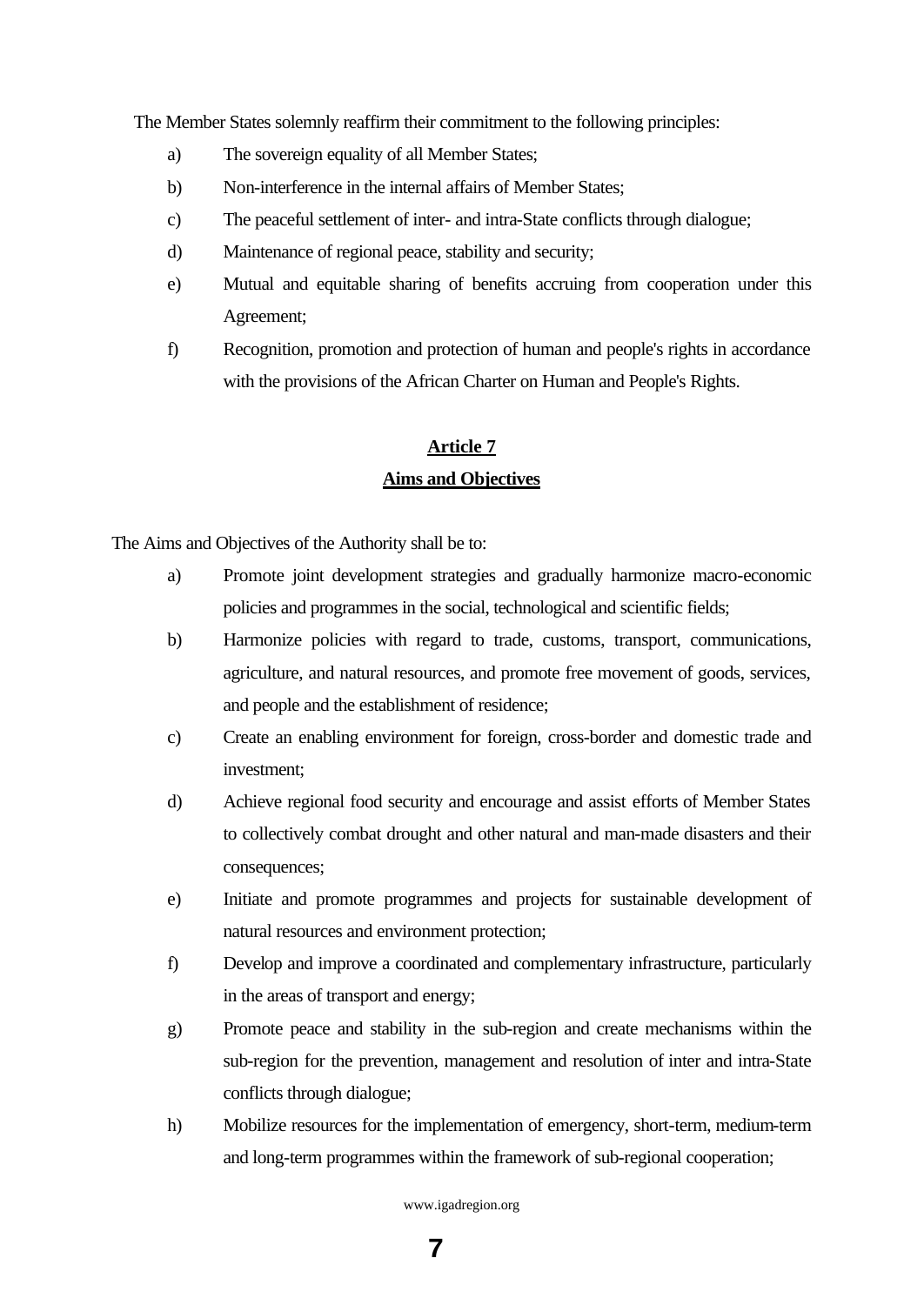- i) Promote and realize the objectives of the Common Market for Eastern and Southern Africa **(COMESA)** and the African Economic Community;
- j) Facilitate, promote and strengthen cooperation in research, development and application in the fields of science and technology.
- k) Develop such other activities as the Member States may decide in furtherance of the objectives of this Agreement.

## **Article 8**

**Structure and Operation**

The Authority shall comprise the following organs:

- a) An Assembly of Heads of State and Government;
- b) A Council of Ministers ;
- c) A Committee of Ambassadors;
- d) A Secretariat

#### **Article 9**

### **The Assembly of Heads of State and Government**

- 1) The Assembly of Heads of State and Government is the supreme organ of the Authority.
- 2) The functions of the Assembly shall be to:
	- a) Make policy, direct and control the functioning of the Organisation;
	- b) Determine the main guidelines and programmes of cooperation;
	- c) Give guidelines and monitor political issues especially on conflict prevention, management and resolution;
	- d) Appoint the Executive Secretary upon the recommendation of the Council of Ministers:
	- e) Approve the scale of assessment of contributions of Member States to the budget the Authority upon the recommendation of the Council of Ministers.
- 3) The Assembly shall meet at least once a year and at any time upon the request of any of the Member States upon agreement of the majority of its members.

www.igadregion.org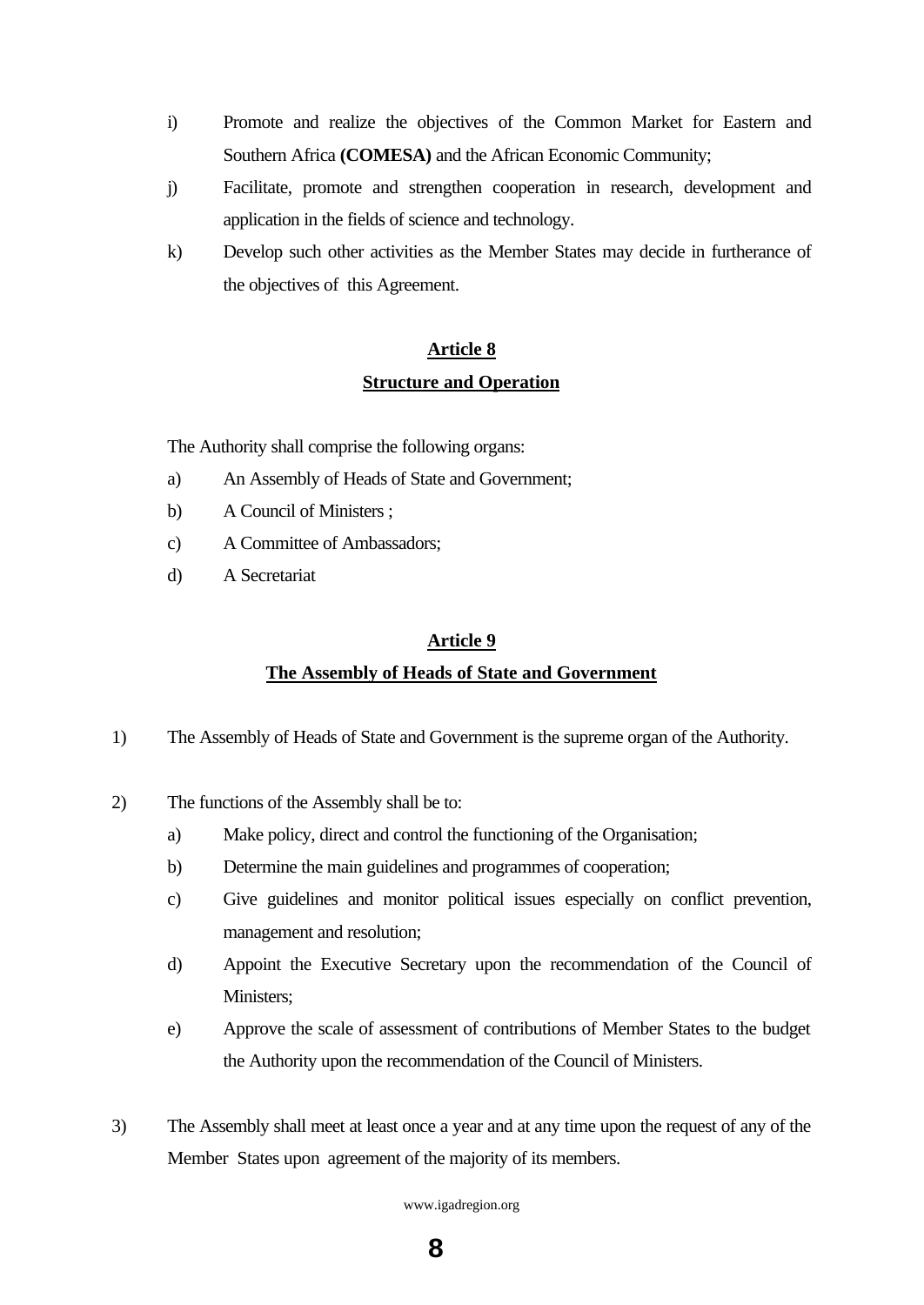4) The decisions of the Assembly of Heads of State and Government shall be reached by consensus.

## **Article 10 The Council of Ministers**

- 1) The Council shall be composed of the Ministers of Foreign Affairs and one other focal Minister who shall be designated by each Member State.
- 2) The functions of the Council shall be to:
	- a) make recommendations to the Assembly on matters of policy aimed at the efficient functioning and development of the Authority;
	- b) approve the budget of the Authority;
	- c) review the operations of the Authority and guide its work in accordance with the Agreement;
	- d) oversee the functioning of the Secretariat;
	- e) promote, monitor, coordinate and harmonize initiatives for realizing the Authority's objectives.
	- f) prepare the agenda for the Assembly;
	- g) monitor the implementation of the decisions of the Assembly;
	- h) promote peace and security in the sub-region and make recommendations to the Assembly;
	- i) receive and review reports from subsidiary organs and make recommendations to the Assembly;
	- j) monitor and enhance humanitarian activities;
	- k) follow up political and security affairs which include conflict prevention, management and resolution as well as post conflict peace building;
	- l) approve staff and financial rules and regulations;
	- m) undertake any other functions assigned by the Assembly.
- 3) The Council may establish ad hoc sectoral Ministerial committees to deal with issues in their respective sectors. The committees shall meet as often as may be necessary for the

#### www.igadregion.org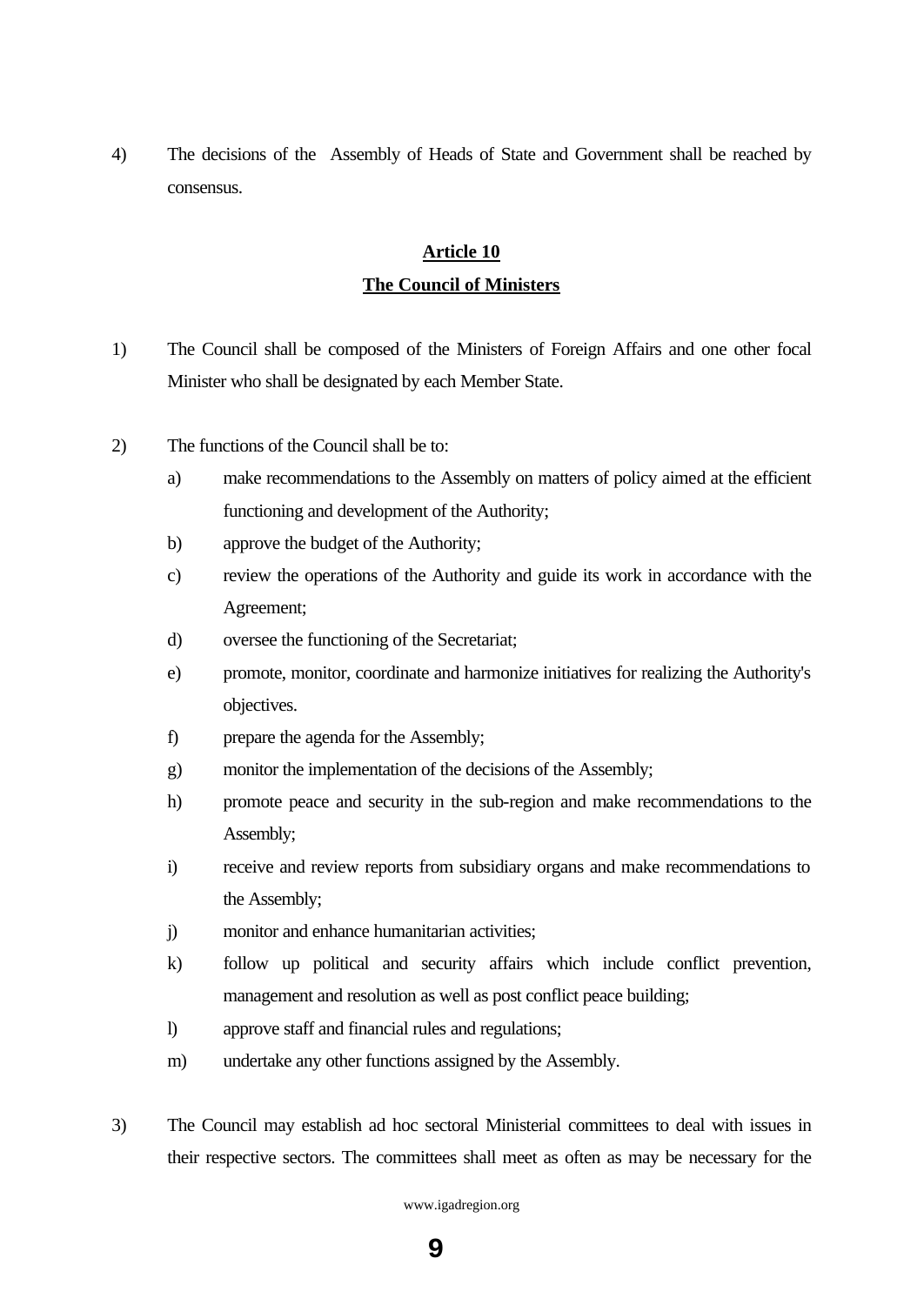attainment of the objectives of the Agreement. The specific terms of reference of the committees shall be agreed upon by Member States in consultation with the Secretariat.

- 4) The Council shall meet twice a year and at any time at the request of any of the Member States upon the agreement of the majority of its members.
- 5) All decisions of the Council shall be reached by consensus. If however the Council fails to reach an agreement by consensus, a decision shall be taken by two third majority of members present and voting by secret ballot as long as such members constitute a legal quorum.

## **Article 11 The Committee of Ambassadors**

- 1) The Committee of Ambassadors shall comprise Member States' Ambassadors or Plenipotentiaries accredited to the country of the Headquarters of the Organization. The Committee of Ambassadors shall report to Council.
- 2) The functions of the Committee of Ambassadors shall be:
	- a) Advise the Executive Secretary on the promotion of his efforts in realizing the work plan approved by the Council of Ministers;
	- b) Guide the Executive Secretary on the interpretation of policies and guidelines which may require further elaboration;
- 3) The Committee shall hold meetings as and when necessary at the Secretariat to follow-up the activities of the Secretariat and shall in turn advise their respective Member States.
- 4) All decisions of the Committee shall be reached by consensus. If however the committee fails to reach an agreement by consensus, a decision shall be taken by two-third majority of members present and voting as long as such members constitute legal quorum.

### **Article 12**

#### **The Secretariat**

www.igadregion.org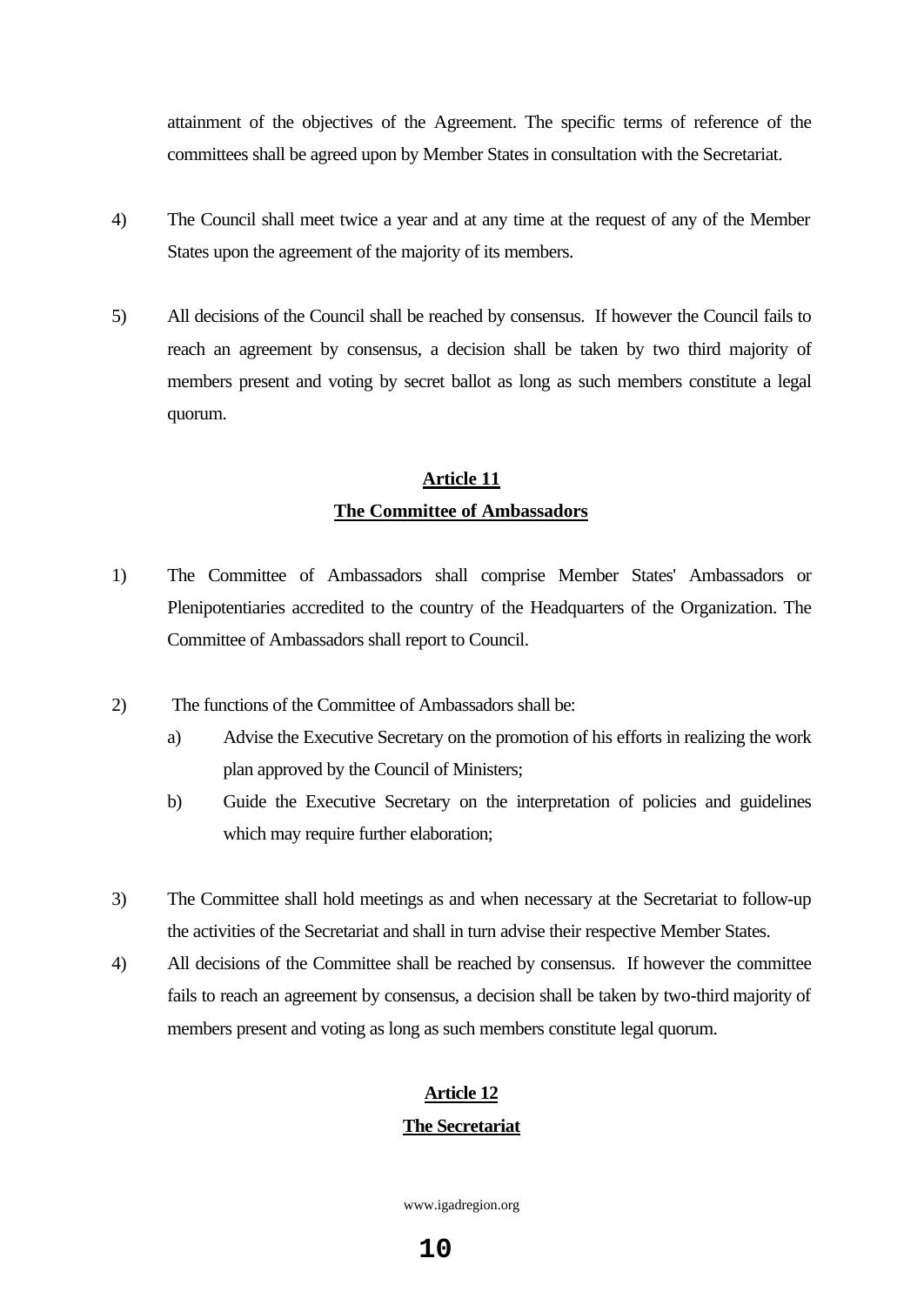- 1) The Secretariat is the executive body of the Authority and shall:
	- a) be headed by an Executive Secretary to be appointed by the Assembly for a term of four years renewable once;
	- b) have its own staff and be assisted by experts and technicians made available to it by Member States.
- 2) The functions of the Secretariat shall be:
	- a) to implement the decisions of the Assembly and the Council;
	- b) to prepare draft proposals and agreements on matters arising from the decisions and recommendations of the Assembly and the Council;
	- c) to prepare surveys, studies, information and guidelines on legal, political, economic, social, cultural and technical matters of common concern to, and essential for broadening and deepening cooperation among Member States;
	- d) to initiate, identify and coordinate development programmes and projects;
	- e) to be responsible to service the meetings of the Assembly, Council of Ministers and that of the other policy organs.
	- f) to assist the policy organs in their work relating to political and humanitarian affairs.
	- g) to perform such other functions as entrusted to it by any organ of the Authority.

## **Article 13 The Executive Secretary**

The Executive Secretary shall be the chief executive officer of the Secretariat with the following duties and responsibilities:

- a) initiate measures aimed at promoting the objectives of the Authority;
- b) promote cooperation with other organizations in the furtherance of the objectives of the Authority.
- c) consult and coordinate with the Governments and other institutions of Member States to ensure conformity and harmony with agreed policies, programmes and projects.
- d) organize meetings of the Assembly, the Council and any other meetings convened on the direction of the Assembly or the Council;
- e) prepare recommendations concerning the work of the Authority for consideration

www.igadregion.org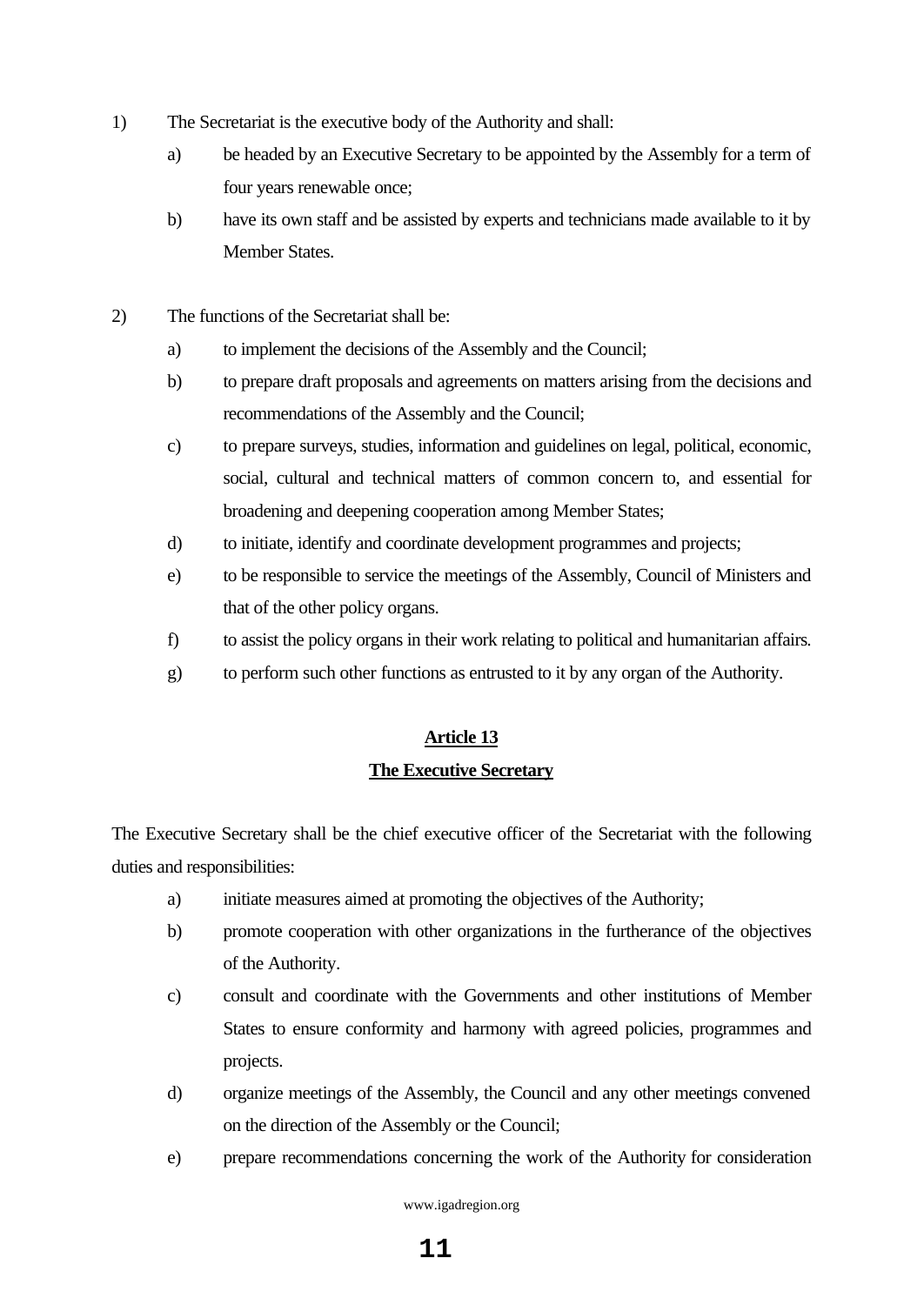by the appropriate policy organ;

- f) serve as custodian of documents and property of the Authority;
- g) administer the finances of the Authority;
- h) prepare annual reports of the Authority;
- i) submit a report on the activities of the Authority and its financial conditions to the regular sessions of each Council;
- j) prepare the Budget of the Authority for submission to the Council;
- k) negotiate, with the approval of the chairman of Council, with other States and international organizations in order to obtain financial and technical assistance on behalf of the Authority;
- l) perform such other functions as may be determined by the Summit or Council from time to time;

## **Article 13 A Areas of Cooperation**

Member States agree to develop and expand cooperation and undertake to:

- a) enhance cooperation and coordination of their macroeconomic policies in the areas of sustainable agricultural development and food security;
- b) improve the handling and analysis of data in agro-meteorology and climatology, nutrition, social and economic indicators and establish a strong food information system.
- c) coordinate and strengthen effective mechanisms for monitoring and control of migrant pests, spread of animal and plant diseases and pests;
- d) cooperate in improving their capacity in agricultural research, training and extension services;
- e) coordinate their effort to:
	- preserve, protect and improve the quality of the environment,
	- ensure the prudent and rational utilization of natural resources,
	- develop harmonious environmental management strategies and policies.
	- strengthen national and sub-regional meteorological networks and services.
	- strengthen the sub-regional seismological network.

www.igadregion.org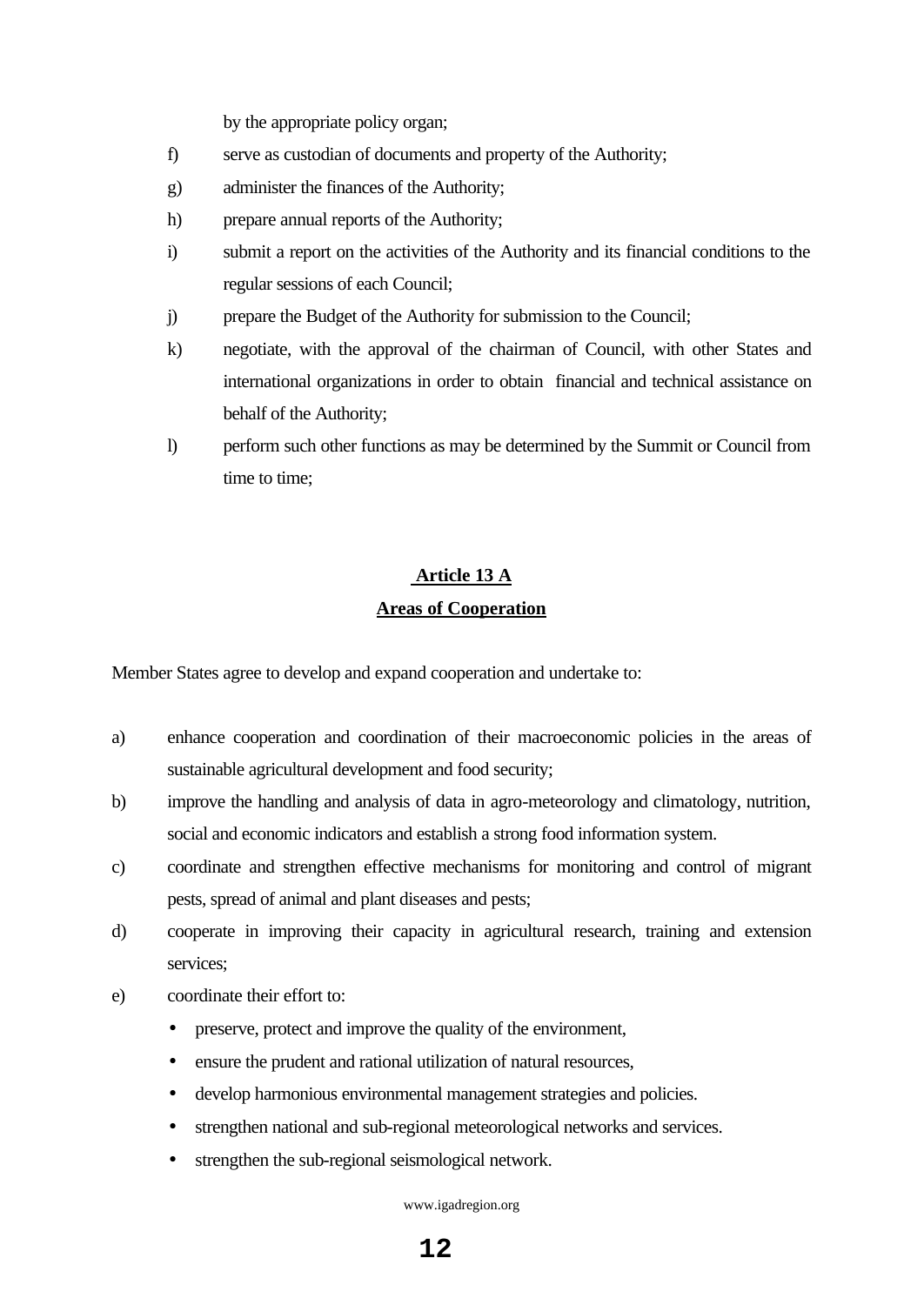- strengthen the hydrological networks and services.
- strengthen land resource monitoring systems.
- promote environmental education and training.
- f) coordinate their efforts towards the sustainable management and utilization of shared natural resources.
- g) harmonize existing national plans of action for marginal lands and dry lands management and control of land degradation in line with the resolution of Urgent Action for Africa under the UN Convention to Combat Desertification (UNCCD). In this regard Member States shall prepare National Action Programmes to implement the UNCCD;
- h) support the elaboration of Sub-regional Action Programmes for the implementation of the UNCCD in line with the Implementation Annex for Africa under the Convention.
- i) work towards the promotion of trade and gradual harmonization of their trade policies and practices and the elimination of tariff and non-tariff barriers to trade so that it can lead to regional economic integration;
- j) gradually harmonize their transport and communication policies, and development of infrastructure and remove physical and non physical barriers to inter state transport and communications;
- k) cooperate in the gradual harmonization of their fiscal and monetary policies;
- l) create an enabling environment for cross border investment and gradually harmonize their investment policies.
- m) cooperate in increased sustainable utilization and development of energy resources in the sub-region, and in the gradual harmonization of their national energy policies and energy development plans.
- n) cooperate in the gradual harmonization of their national policies in scientific and technological research and development, transfer of technology, and their policies on capacity building in science and technology in the sub-region;
- o) facilitate the free movement and right of establishment of residence of their nationals within the sub-region;
- p) promote social and cultural exchanges as an effective means of consolidating regional cooperation and understanding.
- q) respect the fundamental and basic rights of the peoples of the region to benefit from emergency and other forms of humanitarian assistance.
- r) at the national level and in their relations with one another, be at all times guided by the

www.igadregion.org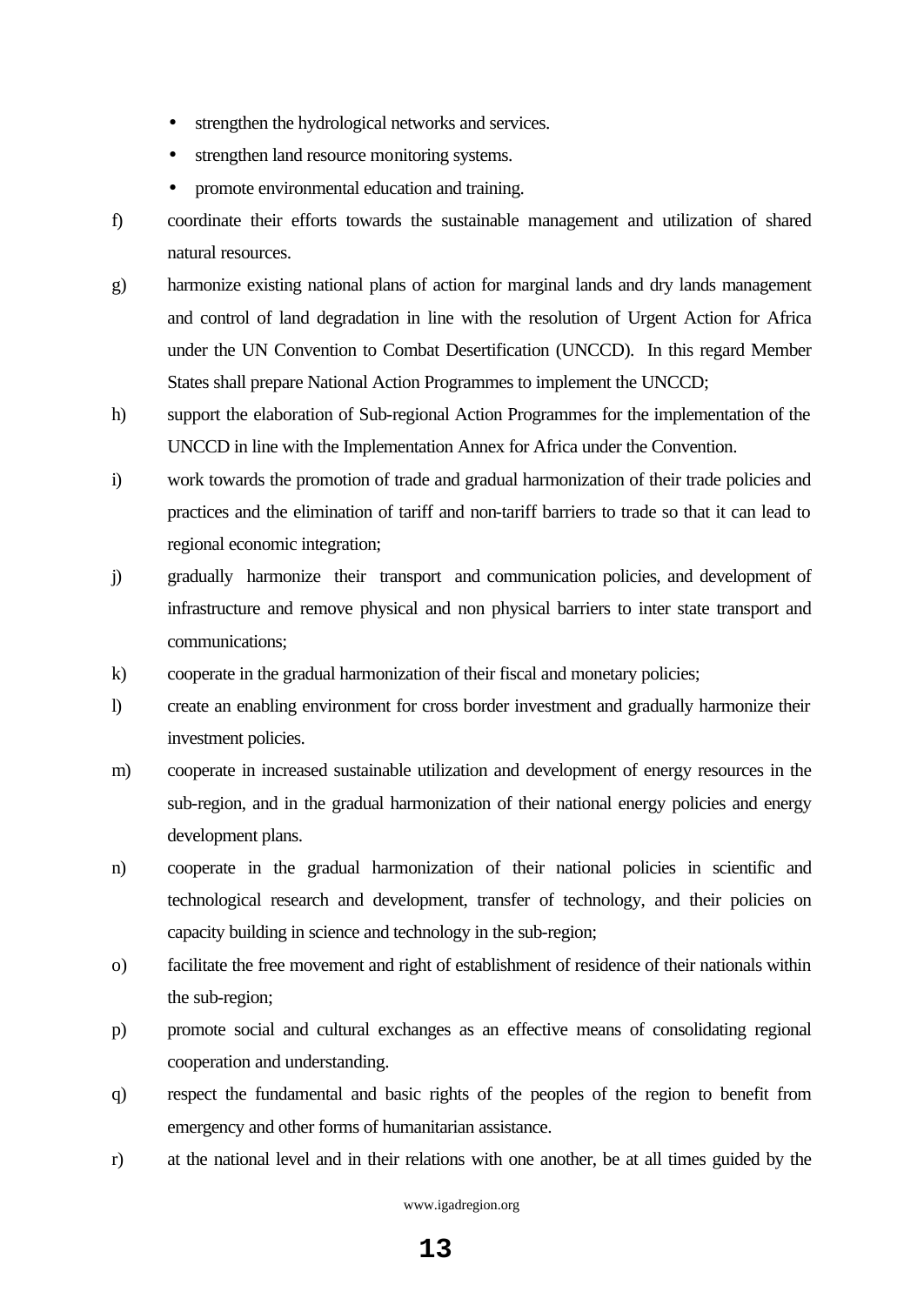objectives of saving lives, of delivering timely assistance to people in distress and of alleviating human suffering. In this regard, Member States shall facilitate the movement of food and emergency supplies in the event of man-made or other natural disasters from surplus of deficit areas.

- s) facilitate repatriation and reintegration of refugees, returnees and displaced persons and demobilized soldiers in cooperation with relevant governmental and non-governmental organizations in accordance with the existing national, regional and international instruments;
- t) work out programmes and projects that could help establish a relief, rehabilitation and development continuum."

## **RESOURCES**

#### **Article 14**

- a ) The finances of the Authority shall be derived from contributions of Member States as well as assistance from other sources.
- b) Member States shall promptly pay their annual contributions to the budget of the Authority on the basis of formula approved by the Assembly.
- c) Any Member State which, without the dispensation of the Assembly, falls in arrears of its financial contributions to the Authority for the preceding two years and above shall:
	- i) be barred from speaking and voting at the meetings of Experts and Policy Organs of the Authority;
	- ii) be barred from presenting candidates for managerial positions at the Secretariat;
	- iii) where the Authority secures bank overdraft facilities to cover for such non contribution be liable to pay interest accruing on such overdrafts.

#### **Article 15**

www.igadregion.org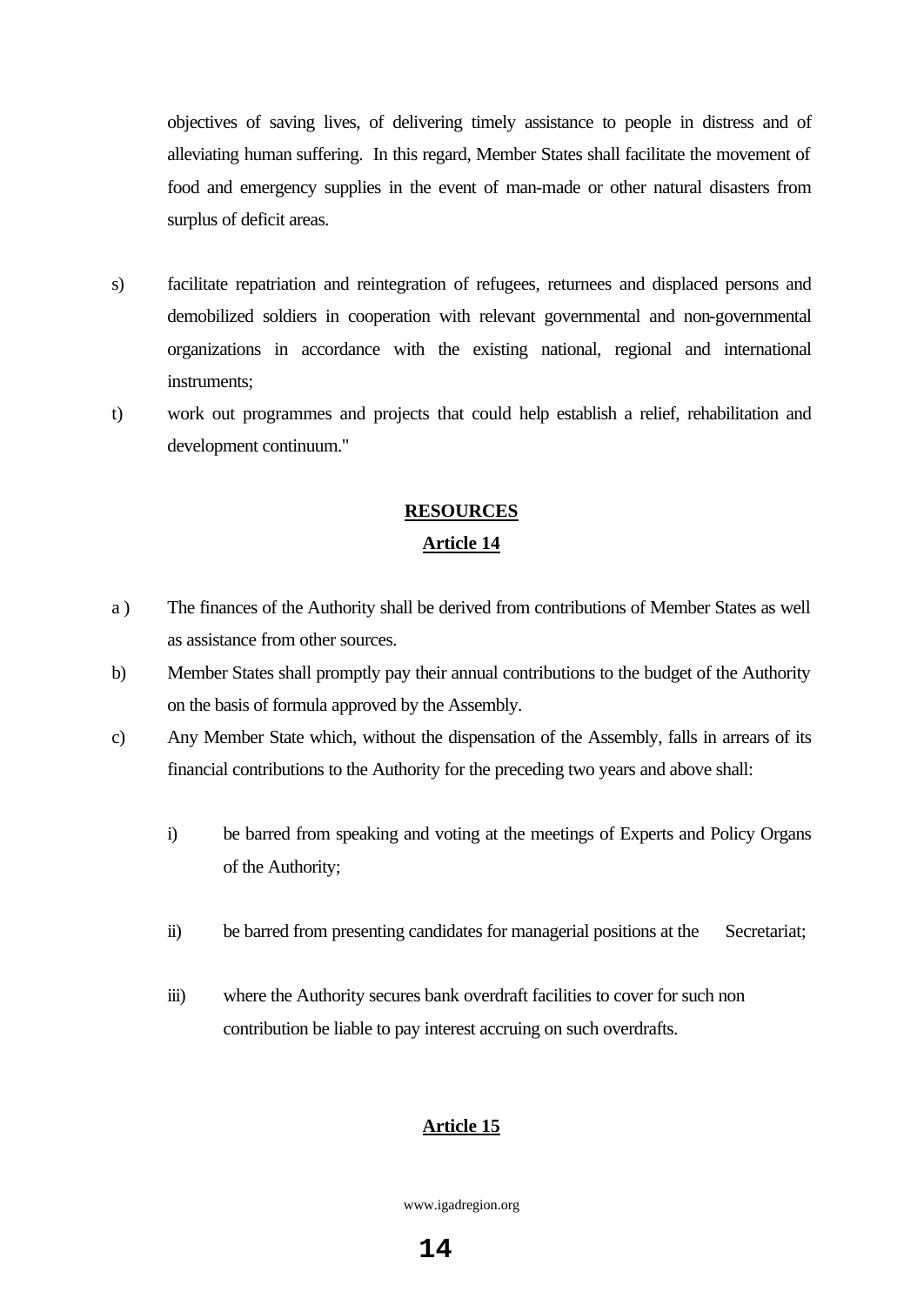**The Authority is empowered to receive donations and grants.**

#### **Article 16**

**The Authority shall set up a Special Drought Fund to be used during emergencies.**

## **Article 17 Protocols**

- a) Member States shall conclude such protocols as may be necessary to execute the aims and objectives of this Agreement.
- b) Each protocol shall be approved by the Assembly on the recommendation of the Council, and shall thereafter become an integral part of this Agreement.

## **Article 18 Relations with other organizations**

In pursuit of its aims and objectives under this Agreement, the Authority may enter into agreements with other regional organizations and with intergovernmental and non-governmental agencies and non-member states.

## **Article 18A Conflict Resolution**

Member States shall act collectively to preserve peace, security and stability which are essential prerequisites for economic development and social progress. Accordingly Member States shall:

- a) take effective collective measures to eliminate threats to regional co-operation peace and stability;
- b) establish an effective mechanism of consultation and cooperation for the pacific

www.igadregion.org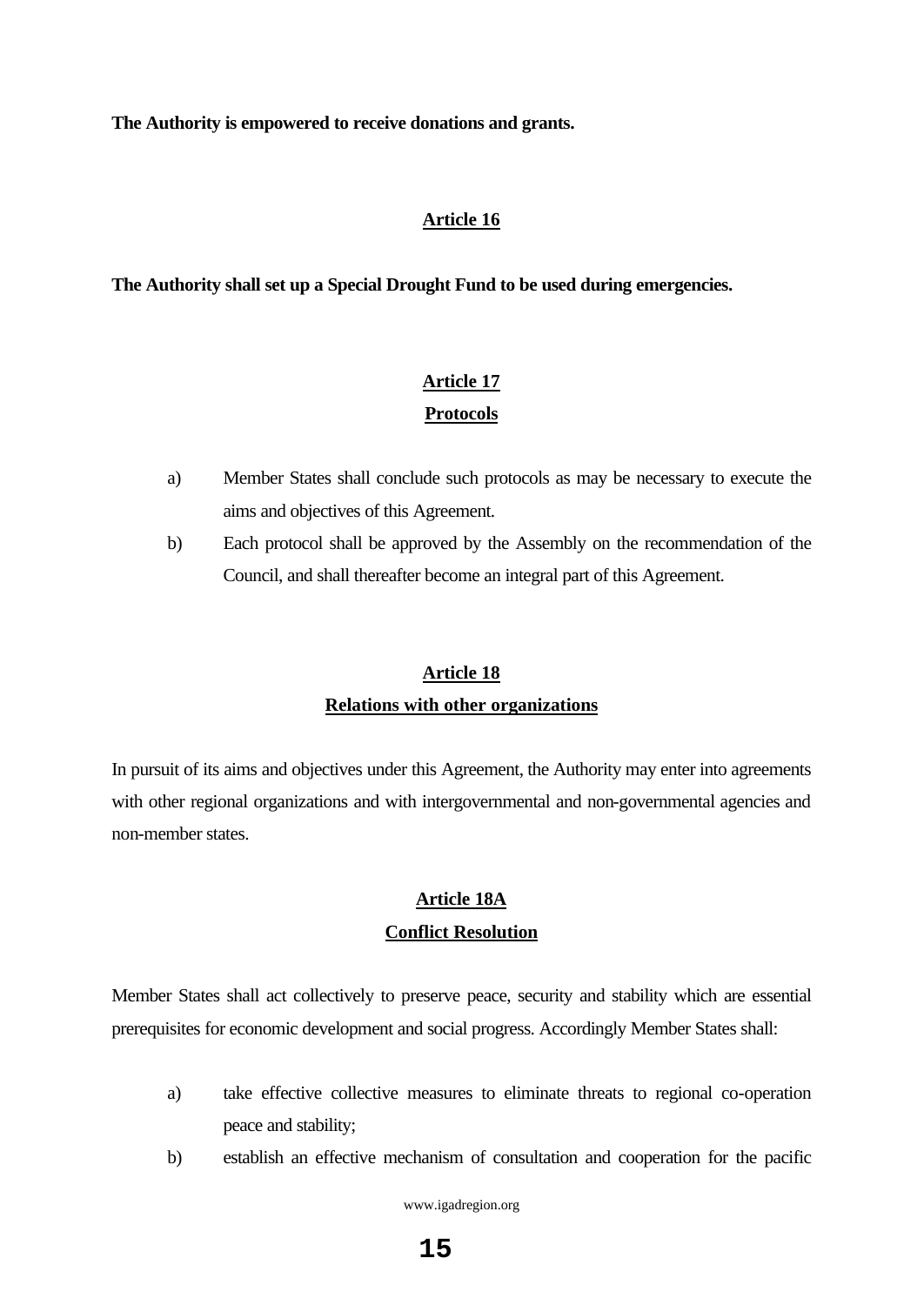settlement of differences and disputes;

c) accept to deal with disputes between Member States within this sub-regional mechanism before they are referred to other regional or international organisations.

## **GENERAL PROVISIONS Article 19**

The present Agreement may be amended following an official written request from any Member State to the Chairman of the Council of Ministers. An Amendment shall only come into effect after it has been approved by consensus failing that it shall come into effect after approval by two thirds of the Member States.

#### **Article 20**

**The present Agreement shall be approved or ratified by the signatory States or acceded to by new members in accordance with the respective constitutional procedures of each State.**

#### **Article 21**

**The present Agreement shall enter into force one month after a majority of signatory States have filed their official written approval or ratification documents with the Republic of DJIBOUTI.**

#### **Article 22**

- a) Any Member State wishing to withdraw from the Authority shall give to the Chairman of the Assembly one year's written notice of its intention to withdraw and at the end of such year shall, if such notice is not withdrawn, cease to be a Member State of the Authority.
- b) During the period of one year referred to in the preceding paragraph, a Member State